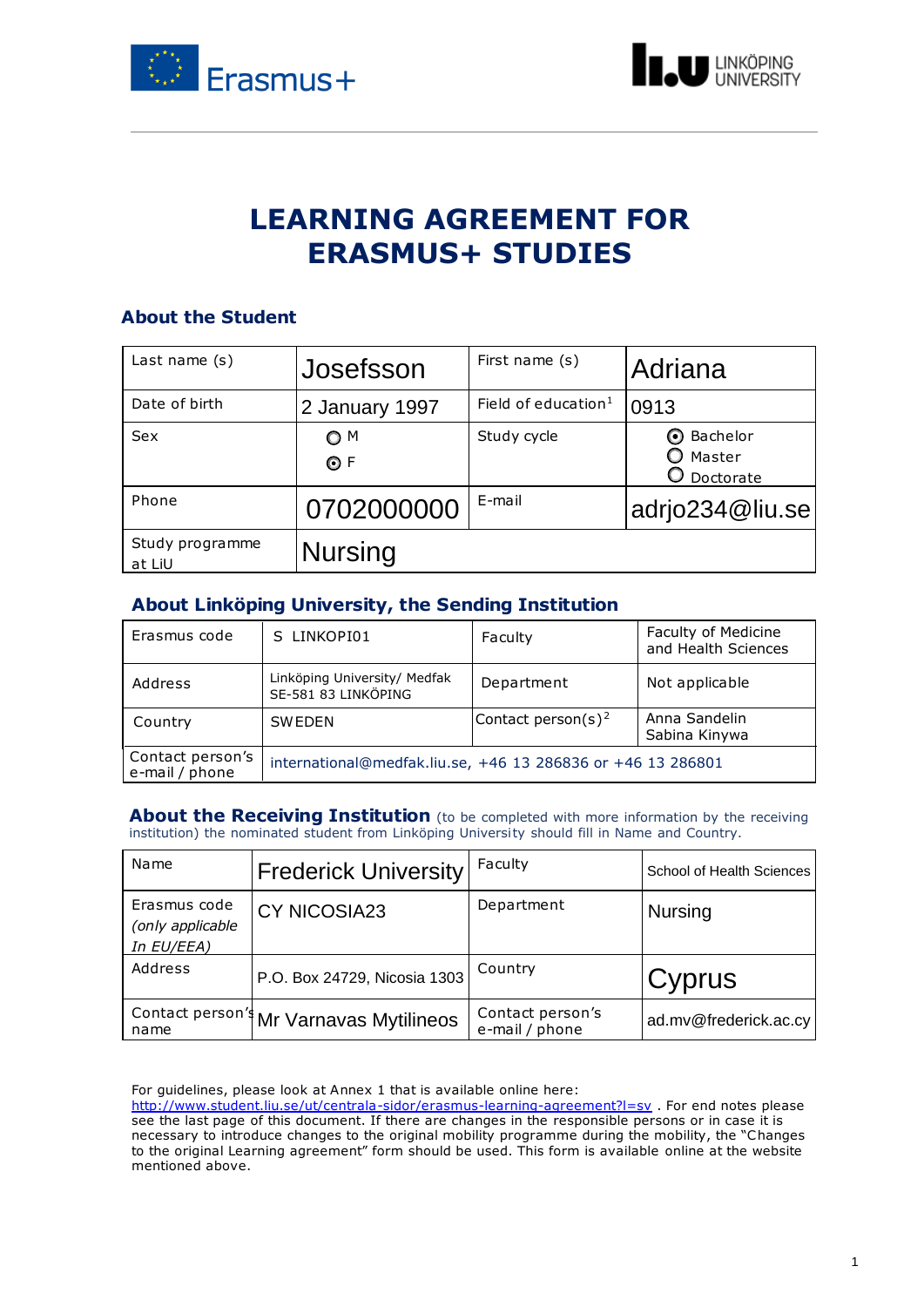



# **BEFORE THE MOBILITY**

Planned period of the mobility: from [day/month/year]  $\frac{30/01/2020}{2}$  till [day/month/year]  $\frac{01/05/2020}{2}$ 

| Component <sup>3</sup><br>code (if any) | Component<br>title<br>the<br>at<br>receiving<br>institution<br>(as<br>indicated<br>in.<br>the<br>course<br>catalogue) | <b>Semester</b><br>[autumn /<br>spring] | <b>Number</b><br>οf<br><b>ECTS</b><br><b>credits</b><br>(or<br>equivalent)<br>be<br>to<br>awarded<br>by<br>the<br>receiving<br>institution<br>successful<br>upon<br>completion |
|-----------------------------------------|-----------------------------------------------------------------------------------------------------------------------|-----------------------------------------|--------------------------------------------------------------------------------------------------------------------------------------------------------------------------------|
|                                         | 1 introductory week/orientation programme                                                                             |                                         |                                                                                                                                                                                |
|                                         | 6 weeks community care/primary care                                                                                   |                                         |                                                                                                                                                                                |
|                                         | 5 weeks surgical care                                                                                                 |                                         |                                                                                                                                                                                |
|                                         | 1 week thesis work (assessed at home university)                                                                      |                                         |                                                                                                                                                                                |
|                                         | Individual report (assessed at home university)                                                                       |                                         |                                                                                                                                                                                |
|                                         | Travel report (assessed at home university)                                                                           |                                         |                                                                                                                                                                                |
|                                         |                                                                                                                       |                                         |                                                                                                                                                                                |
|                                         |                                                                                                                       |                                         |                                                                                                                                                                                |
|                                         |                                                                                                                       |                                         |                                                                                                                                                                                |
|                                         |                                                                                                                       |                                         |                                                                                                                                                                                |
|                                         |                                                                                                                       |                                         |                                                                                                                                                                                |
|                                         |                                                                                                                       |                                         |                                                                                                                                                                                |
|                                         |                                                                                                                       |                                         | Total:                                                                                                                                                                         |

#### **Table A: Study programme at the receiving institution**

#### **Web link to the course catalogue at the receiving institution describing the learning outcomes:**

*[Web link(s) to be provided.]*

#### **Language competence of the student**

The level of language competence<sup>4</sup> in \_\_\_\_\_\_\_\_\_\_\_\_ *[the main language of instruction]* that the student already has or agrees to acquire by the start of the study period is:  $A1O$   $A2O$   $B1O$   $B2O$   $C1O$   $C2O$  Native speaker  $O$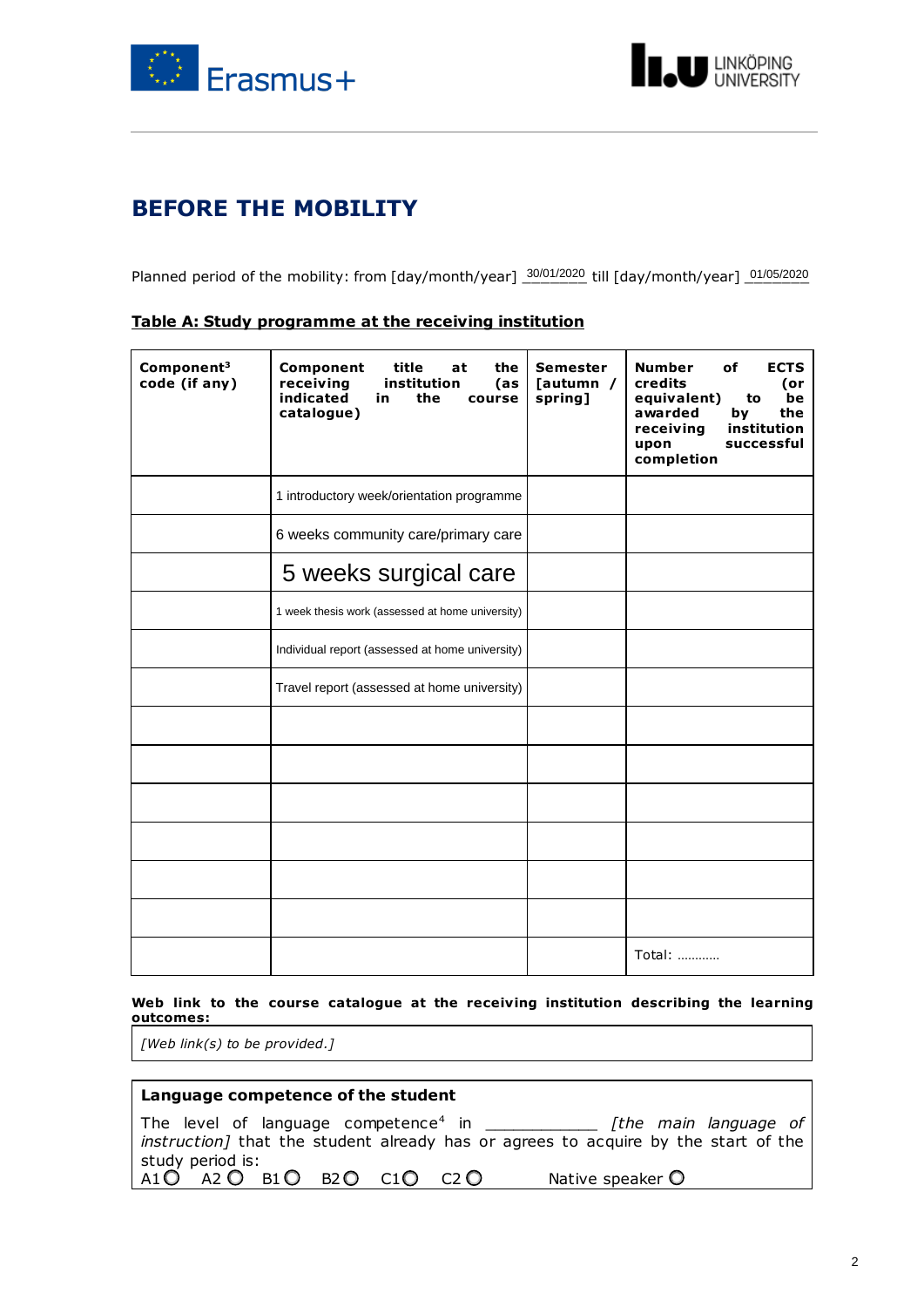



#### **Table B: Recognition at the sending institution**

NB: no one to one match with Table A is required. Where all credits in Table A are recognised as forming part of the programme at the sending institution without any further conditions being applied, Table B may be completed with a reference to the mobility window (see guidelines).

| Component<br>code (if any) | Component title at the sending<br>institution (as indicated in the<br>course catalogue) | <b>Semester</b><br>Tautumn /<br>spring] | <b>Number</b><br>οf<br><b>ECTS</b><br>credits<br>(or<br>equivalent)<br>be<br>to<br>recognised<br>the<br>by<br>sending institution |
|----------------------------|-----------------------------------------------------------------------------------------|-----------------------------------------|-----------------------------------------------------------------------------------------------------------------------------------|
| 5BAS                       | 1 week mandatory introduction, 6 weeks                                                  |                                         | 4.0 ects                                                                                                                          |
| 5LOK                       | community based care or primary care,                                                   |                                         | $4.0$ ects                                                                                                                        |
| 5VFU                       | 1 week thesis work, an individual report (assessed at                                   |                                         | $7.5$ ects                                                                                                                        |
|                            | home university) and a travel report (assessed at                                       |                                         |                                                                                                                                   |
|                            | home university)                                                                        |                                         |                                                                                                                                   |
|                            |                                                                                         |                                         |                                                                                                                                   |
|                            |                                                                                         |                                         |                                                                                                                                   |
| Course code: 8SKG51        |                                                                                         |                                         |                                                                                                                                   |
|                            |                                                                                         |                                         |                                                                                                                                   |
|                            |                                                                                         |                                         |                                                                                                                                   |
|                            |                                                                                         |                                         | Total: 15.5 ects                                                                                                                  |

If the student does not complete some educational components successfully, they have to be replaced by equivalent components, for example at the home university, in accordance with the programme curriculum. For information on mandatory programme contents, please see the relevant programme curriculum.

#### **COMMITMENT**

By signing this document, the student, the sending institution and the receiving institution confirm that they approve the Learning Agreement and that they will comply with the arrangements agreed by all parties in this document including the Learning Agreement Guidelines available in Annex 1 [\(http://www.student.liu.se/ut/centrala-sidor/erasmus-learning-agreement?l=sv\)](http://www.student.liu.se/ut/centrala-sidor/erasmus-learning-agreement?l=sv). Sending and receiving institutions undertake to apply all the principles of the Erasmus Charter for Higher Education relating to mobility for studies (or the principles agreed in the Inter -Institutional Agreement for institutions located in Partner C ountries.) The sending institution and the student should also commit to what is set out in the Erasmus+ grant agreement. The receiving institution confirms that the educational components listed in Table A are in line with its course catalogue and should be available to the student. The sending institution commits to recognise all the credits gained at the receiving institution for the successfully completed educational components and to count them towards the student's degree as described in Table B. Any exceptions to this rule are documented in the aforementioned annex of this Learning Agreement and agreed by all parties. After the mobility, the receiving institution should send a Transcript of Records to the student and the sending institution. After the mobility, the sending institution should issue a Transcript of Records to the student or record the results in a database accessible to the student. The student and receiving institution will communicate to the sending institution any problems or changes regarding the proposed mobility programme, responsible persons and/or study period.